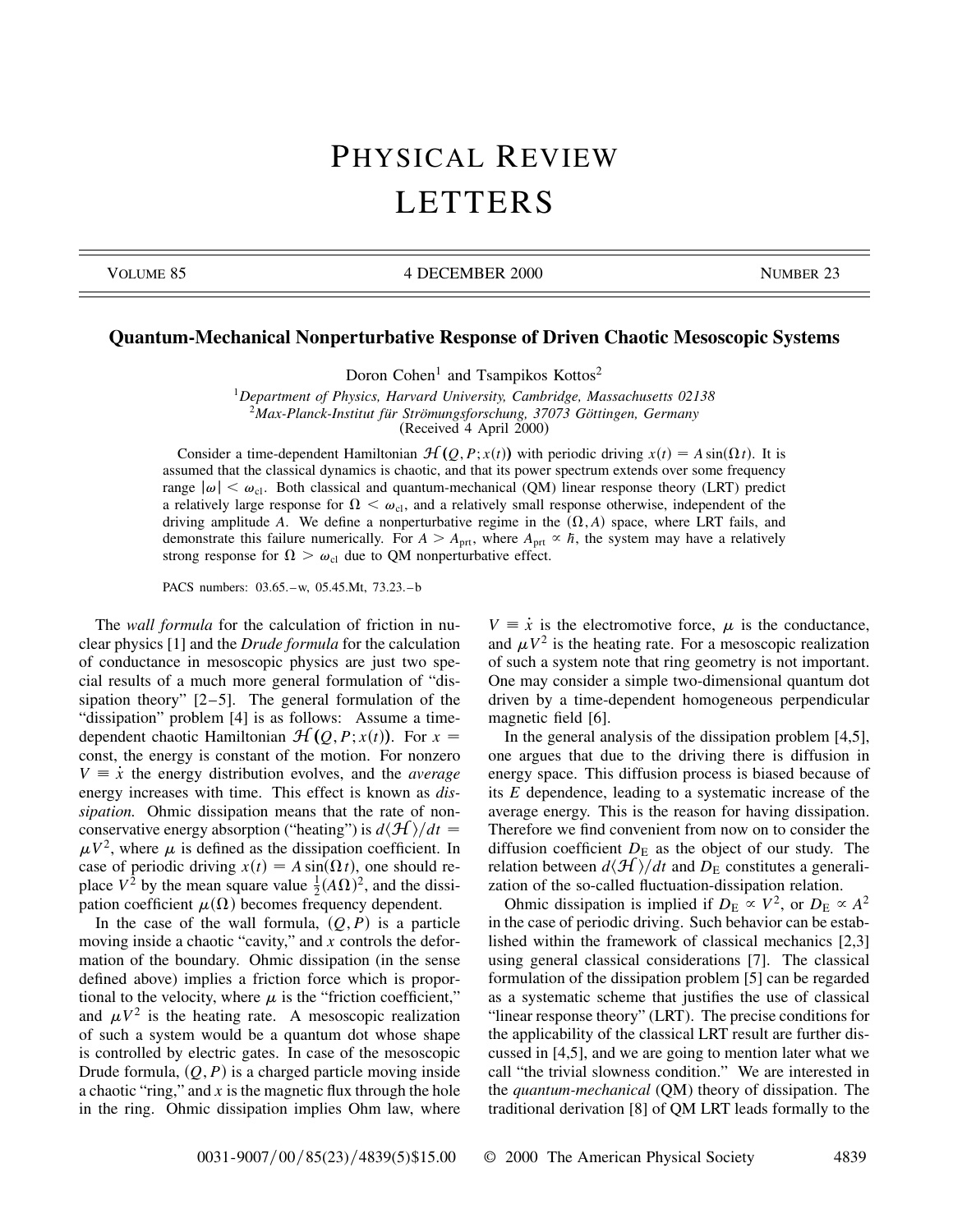same result as in the classical analysis [5]. Therefore, from now on we no longer distinguish between the "classical" LRT result and the "quantal" LRT results and use just the term "LRT result." As a matter of terminology, it should be noted that the QM formulation of LRT, also known as Kubo-Greenwood formalism, is completely equivalent [5] to the well-known Fermi golden rule (FGR) picture.

So let us assume that the obvious *classical* conditions for the validity of the LRT result are satisfied [9]. Now the question is whether, upon quantization, there are *additional h*-dependent conditions for the applicability of the LRT result [9]. In the traditional quantum mechanical literature, as well as in the recent mesoscopic literature, the focus is on the consequences of having finite mean level spacing  $\Delta$ . This leads to the identification of the QMadiabatic regime (extremely slow driving) and to the discussion of either the Landau-Zener mechanism [3] or the Debye relaxation absorption mechanism [12] for dissipation, as well as to the discussion of QM resonances. The main observation of [13] is that there is another regime, the nonperturbative regime (see Fig. 1), where QM LRT is not valid. As strange as it sounds, this does not imply a failure of the LRT result. On the contrary, another observation of [13] is that the regime where the classical approximation applies is well contained in the nonperturbative regime, hence the LRT result becomes valid again because of quantal-classical correspondence (QCC) considerations. However, if the system does not have a good classical limit [as in random matrix theory (RMT) models] this "recovery" of the LRT result is not guaranteed. Moreover, as discussed later, QCC consideration cannot



FIG. 1. Upper diagram: The various *V* regimes in the theory of quantum dissipation for linear driving  $\dot{x}(t) = Vt$ . Lower diagram: The various  $(\Omega, A)$  regimes for periodic driving  $x(t) = A \sin(\Omega t)$ . Note the analogy with Fig. 5 of Ref. [5] with  $x \leftrightarrow A$  and  $V \leftrightarrow A\Omega$ . The QM-adiabatic regime (including the regime  $A \leq A_c$ , but excluding the narrow stripes of QM resonances) is defined by having *vanishing* first-order probability go to other levels. See the text for further explanations and definitions of  $A_c$  and  $A_{\text{prt}}$ .

The outline of this Letter is as follows: (i) We extend the theoretical considerations of [13] to the case of periodic driving. (ii) We give a specific example where the LRT result fails because of a quantal nonperturbative effect. (iii) We comment on the issue of localization. (iv) We discuss the role of QCC considerations in the theory. Based on the theoretical considerations, the reader should realize that the existence of the nonperturbative regime is not related to having finite mean level spacing  $\Delta$ , but rather to having finite bandwidth  $\Delta_b = \hbar \omega_{\text{cl}}$ , where  $\omega_{\text{cl}}$  is the dropoff frequency of the LRT response. In the context of mesoscopic physics this bandwidth is known as the Thouless energy.

Given  $\mathcal{H}(Q, P; x)$  with  $x = \text{const}$ , we can define a fluctuating quantity  $\mathcal{F}(t) = -\partial \mathcal{H}/\partial x$ . The autocorrelation function of  $\mathcal{F}(t)$  will be denoted by  $C(\tau)$ . The power spectrum  $\tilde{C}(\omega)$  is defined as its Fourier transform. The intensity of fluctuations is defined as  $\nu = \tilde{C}(0)$ , and it is convenient to define the correlation time as  $\tau_{\text{cl}} = \tilde{C}(0)/C(0)$ . We assume for simplicity of presentation that the single time scale  $\tau_{\text{cl}}$  completely characterizes the chaotic dynamics of the system: The power spectrum of the chaotic motion is assumed to be continuous, and it is nonvanishing up to the cutoff frequency  $\omega_{\text{cl}} = 2\pi/\tau_{\text{cl}}$ . We assume that  $\tilde{C}(\omega)$  is vanishingly small for  $\omega > \omega_{\text{cl}}$ .

Consider the time-dependent case  $x(t) = A \sin(\Omega t)$ . The LRT result for the diffusion in energy is

$$
D_{\rm E} = \frac{1}{2}\tilde{C}(\Omega) \times \frac{1}{2}(A\Omega)^2 \tag{1}
$$

and we shall use the notation  $D_0 = \frac{1}{4}\nu(A\Omega)^2$ . The most transparent QM derivation of this result is based on the FGR picture. The energy levels of the systems are  $E_n$ , and the mean level spacing is  $\Delta$ . The Heisenberg time is  $t_{\rm H} = 2\pi\hbar/\Delta$ . The transitions between levels are determined by the coupling matrix elements  $(\partial \mathcal{H}/\partial x)_{nm}$ . It is well known [14] that for reasonably small  $\hbar$  this matrix is a banded matrix. The bandwidth is  $\Delta_b = 2\pi\hbar/\tau_{\text{cl}}$ , and the variance of the in-band elements is  $\sigma^2 = \nu/t_H$ . It is common to define the QM system using the four parameters  $(\Delta, b, \sigma, \hbar)$ , where  $b = \Delta_b/\Delta$ . It is also useful to regard the semiclassical relations  $\tau_{\text{cl}} = 2\pi\hbar/(b\Delta)$ and  $\nu = (2\pi \hbar/\Delta)\sigma^2$  as definitions whenever the classical limit is not explicitly specified [as in RMT models]. The FGR picture implies strong response if and only if  $h\Omega < \Delta_b$ , leading to  $\Omega < \omega_{\text{cl}}$  as in the classical case. Using the FGR picture it is straightforward to recover  $D_0 = (\pi/2) (\hbar/\Delta) (\sigma A \Omega)^2$  in agreement with Eq. (1).

The *trivial slowness condition* for the applicability of *classical* LRT [4,5] is  $V\tau_{cl} \ll \delta x_c^{cl}$ . Here  $\delta x_c^{cl}$  is the parametric change that leads to the breakdown of the linearization of  $\mathcal{H}(Q, P; x + \delta x)$  with respect to  $\delta x$ . Upon quantization there are two other parametric scales that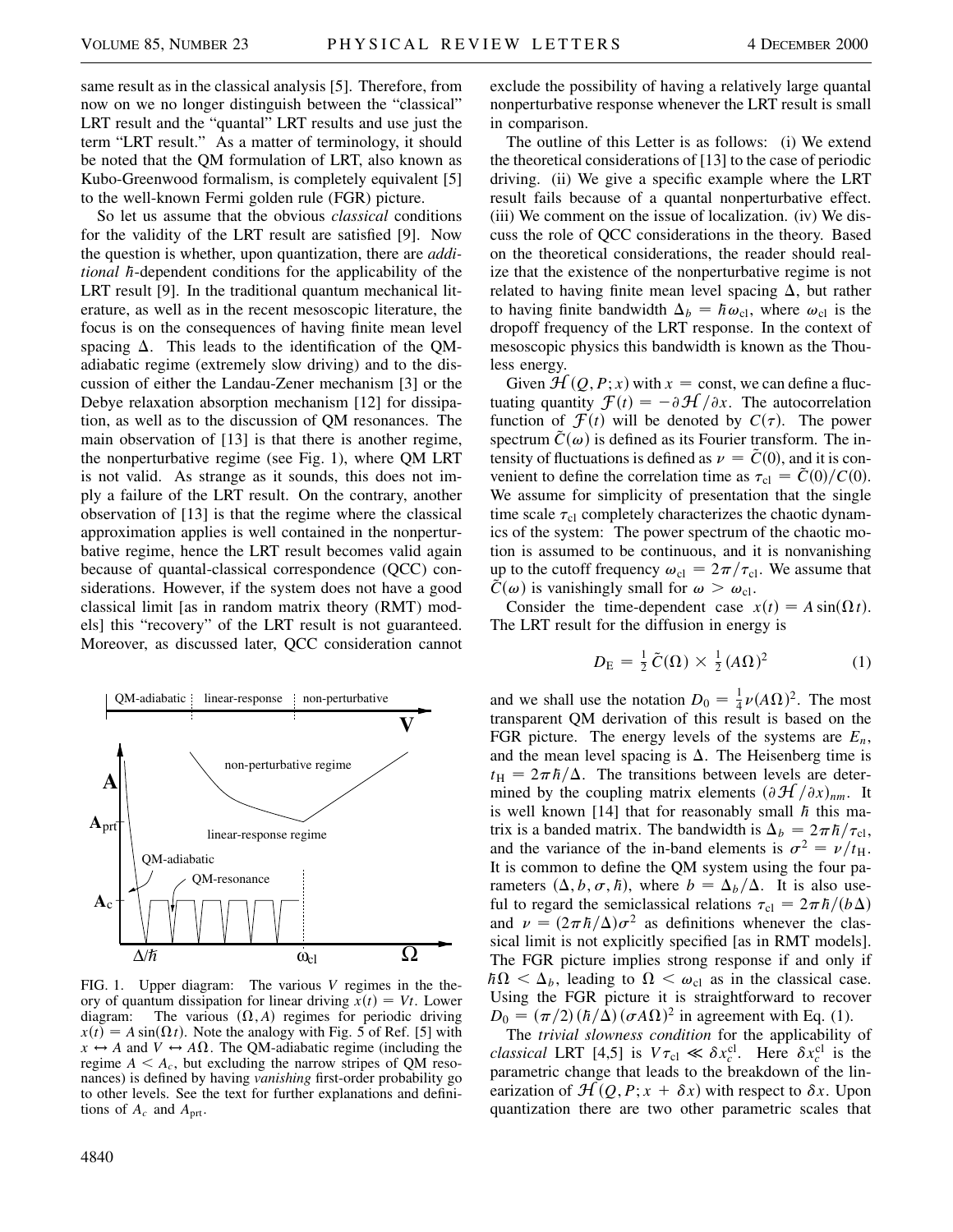become important [5], namely,  $\delta x_c^{\text{qm}}$  and  $\delta x_{\text{prt}}$ . The former is the parametric change which is required in order to mix neighboring levels, while the latter is the parametric change required in order to mix all the levels within the band. Hence we define

$$
A_c = \delta x_c^{\text{qm}} = \frac{\Delta}{\sigma} \propto h^{(1+d)/2},\tag{2}
$$

$$
A_{\rm prt} \equiv \delta x_{\rm prt} = \sqrt{b} \frac{\Delta}{\sigma} = \frac{2\pi\hbar}{\sqrt{\nu\tau_{\rm cl}}}.
$$
 (3)

The above parametric scales, of time-independent firstorder perturbation theory (FOPT), manifest themselves also in the time-dependent analysis. FOPT gives the following result for the probability  $P_t(n \mid m)$  to make a transition from an initial level *m* to some other level *n*,

$$
\left|\frac{1}{\hbar}\left(\frac{\partial H}{\partial x}\right)_{nm}\int_0^t x(t')\exp\left(i\frac{(E_n-E_m)t'}{\hbar}\right)dt'\right|^2.
$$

The total transition probability is  $p(t) = \sum_{n}^{t} P_t(n \mid m)$ , where the prime implies omission of the  $n = m$  term. In the regime  $\Omega < \omega_{\text{cl}}$ , one obtains

$$
p(t) = \frac{1}{\hbar^2} \nu A^2 \times \begin{cases} \left(\Omega^2 / \tau_{\text{cl}}\right) \frac{1}{4} t^4 & \text{for } 0 < t \ll \tau_{\text{cl}}\\ \Omega^2 \frac{1}{3} t^3 & \text{for } \tau_{\text{cl}} \ll t \ll 1/\Omega\\ \frac{1}{2} t & \text{for } 1/\Omega \ll t \ll t_{\text{H}} \end{cases}
$$

while in the regime  $\Omega > \omega_{\text{cl}}$ , one obtains

$$
p(t) = \frac{1}{\hbar^2} \frac{\nu}{\tau_{\text{cl}}} \frac{A^2}{\Omega^2} \left\{ \frac{[1 - \cos(\Omega t)]^2}{3/2}, \quad 0 < t \ll \tau_{\text{cl}}, \right. \\
\tau_{\text{cl}} \ll t \ll t_{\text{H}}.
$$

In both cases for  $t > t$ <sup>H</sup> we have recurrences, and therefore  $p(t) \leq p(t)$ . (One should be more careful near resonances: There,  $t_H$  should be replaced by  $2\pi \hbar/\delta$ , where  $\delta$ is the detuning.) The necessary condition for applicability of FOPT at time *t* is that  $p(t') \ll 1$  for any  $t' \leq t$ , which can be written as  $p([0, t]) \ll 1$ . The necessary condition for the applicability of the FGR picture is  $p([0, \tau_{cl}]) \ll 1$ . This is the FGR condition [5] which guarantees the separation of time scales  $\tau_{\text{cl}} \ll \tau_{\text{prt}}$ . The FOPT break time  $\tau_{\text{prt}}$  is defined as the maximal *t* for which  $p([0, t]) < 1$ . Now we can define a *nonperturbative regime* by the requirement  $p([0, \tau_{cl}]) > 1$ . It is straightforward to observe that the nonperturbative regime is contained in the region  $A > A_{\text{prt}}$ , where

$$
\left(\frac{A_{\rm prt}}{A}\right)\omega_{\rm cl} < \Omega < \left(\frac{A}{A_{\rm prt}}\right)\omega_{\rm cl} \,. \tag{4}
$$

The location of the nonperturbative regime is illustrated in Fig. 1. For completeness of presentation we have also indicated the subregion in  $\Omega < \omega_{\rm cl}$  where we have firstorder response equal to zero. The condition is  $p([0, \infty]) \ll$ 1 or, equivalently,  $p(t_H) \ll 1$ . This region contains the QM adiabatic regime, including the region  $A \leq A_c$ , but excluding the narrow stripes of resonances.

We have defined the location of the nonperturbative regime, but we have not yet suggested how Eq. (1) should be modified. Using RMT assumptions with regard to  $(\partial \mathcal{H}/\partial x)_{nm}$ , and inspired by related studies of wave packet dynamics [15], we expect the result

$$
D_{\rm E} = (C/\sqrt{\nu_{\rm PR}}) \times D_0, \qquad (5)
$$

where  $v_{PR} = V/(\delta x_{prt}/\tau_{cl})$ , and *C* is a numerical constant. A detailed derivation of (5) will be presented in the future. (The crucial step is to argue that at  $\tau_{\text{prt}}$  there is a crossover from ballistic behavior to diffusion in the sense of [5].) For periodic driving this result should be averaged over a period leading to  $D_{\rm E} \propto A^{2-\alpha}$  with  $\alpha = 1/2$ .

We wanted to give a numerical example that demonstrates the nonperturbative response effect. Evidently, the simplest is to consider a time-dependent version of Wigner's banded random matrix (WBRM) model,

$$
\mathcal{H} = \mathbf{E}_0 + x(t)\mathbf{B},\qquad(6)
$$

where  $\mathbf{E}_0$  is an ordered diagonal matrix, and **B** is a banded matrix. This model [16,17] is characterized by the parameters  $(\Delta, b, \sigma, \hbar)$  which we have defined previously. For the numerical experiment we have assumed a rectangular band profile such that all of the elements  $0 < |n - m| \le b$ are taken from the *same* distribution, and outside the band all of the elements are identically zero. The results of the simulations are summarized in Fig. 2. It should be realized that WBRM model Eq. (6) has a big disadvantage. Namely, unlike the physical examples of the introduction, the statistical properties of the model are not invariant for  $x(t) \mapsto x(t) + \text{const.}$  One may wonder why we do not use one of the two other popular variations of the Wigner model [10,11], e.g.,  $\mathcal{H} = \mathbf{E} + (\cos x)\mathbf{B}_1 +$  $(sinx)$ **B**<sub>2</sub>. The problem is that, for these models, one obtains  $\delta x_{\text{prt}} \sim \delta x_c^{\text{cl}} \sim 2\pi$ . Therefore there is no regime where LRT fails because of *quantal* nonperturbative effect [9]. (Such failure requires the generic separation of scales  $\delta x_{\text{prt}} \ll \delta x_c^{\text{cl}}$ .) Thus it seems that the only way to make a RMT model *x*-invariant, is to keep it "perturbative" in nature. The lack of *x*-invariance in the standard WBRM model complicates the calculation of the period-averaged  $D_{\rm E}$  and leads to  $D_{\rm E} \propto A^{2-\alpha}$  with  $\alpha$  changing gradually from  $1/2$  to 1. The numerical analysis of Fig. 2b fits well to  $\alpha \sim 3/4$ .

There are two types of localization effects that we had to consider in our numerical experiments. The "WBRM model localization" can be avoided by using amplitudes  $A < b^{3/2}(\Delta/\sigma)$  in order to guarantee that the instantaneous eigenstates of Eq. (6) are not localized at any time. The "dynamical localization effect," on the other hand, cannot be avoided. It is associated with the periodic nature of the driving. By extending standard argumentation, one observes that the eigenstates of the (one period) Floquet operator have localization length  $\xi \times \Delta$ , and that the associated break time is  $t^* = \xi \times (2\pi/\Omega)$ . The two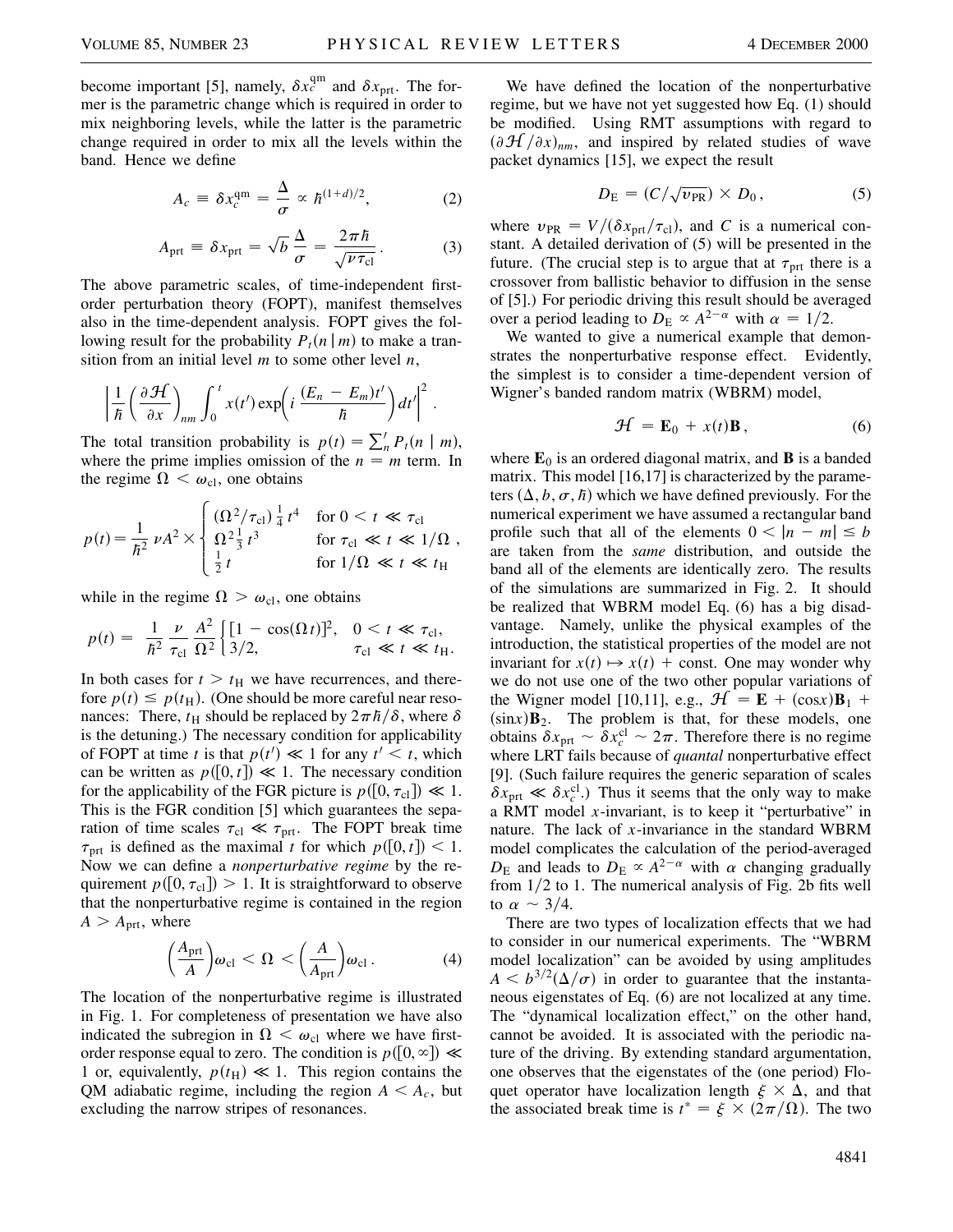



FIG. 2. The response of a quantum-mechanical system is displayed as a function of *A* and  $\Omega$ . The evolution is determined by the WBRM model Eq. (6). The units of energy, time, and amplitude are chosen such that  $\Delta = 0.5$ ,  $\hbar = 1$ , and  $\sigma = 1$ , respectively. Upper panel: plots of  $D_{\rm E}/A^2$  versus  $\Omega/\omega_{\rm cl}$  for few values of *A*. For small  $\omega$  the plots coincide as expected from Eq. (1). As *A* becomes larger the deviations from Eq. (1) become more pronounced, and we also get a response for  $\Omega > \omega_{\text{cl}}$ . Lower panel: plots of  $D_{\rm E}/D_0$  versus  $A/\sqrt{b}$  for few values of  $\Omega/\omega_{\rm cl}$ . The LRT result [Eq. (1)] implies  $D_{\rm E}/D_0 = 1$  for  $\Omega/\omega_{\rm cl} < 1$ . The purpose of the horizontal scaling is to demonstrate that *A*prt rather than  $A_c$  is responsible for the deviation from this LRT expectation. Each "point" in the above plots is determined by a simulation that involves typically 35 realizations of the evolution until we start to see saturation due to dynamical localization effect. The typical time step is  $dt = 10^{-4}$ . In each step we verify that the normalization is preserved to an accuracy of 0.01%. In order to eliminate finite size effects we have used a selfexpanding algorithm. Namely, additional 10*b* sites are added to each edge whenever the probability in the edge sites exceeds  $10^{-15}$ . The diffusion coefficient is determined from the fitting  $\delta E(t)^2 = \text{const} \times t^{\beta}$ . For subdiffusive behavior  $(\beta < 0.86)$ we set  $D<sub>E</sub> = 0$ . The preparation of each point in the above plots requires  $\sim$  4 CPU days on Alpha XP1000 machine.

must be related by  $2D_E t^* = (\xi \Delta)^2$  leading (in the LRT regime) to the result  $t^* = 2\pi^2 (A/A_c)^2 \times t_H$ . In all of our numerical experiments the diffusion has been determined for times where dynamical localization is not yet apparent. Another possibility, which we have not used, is to add a small noisy component to the driving, such as to mimic the typical experimental situation of having dephasing time much shorter than  $t^*$ .

It is not obvious that the nonperturbative behavior that is implied by RMT assumptions, and applies to RMT models, should apply also to Hamiltonians that possess a well defined classical limit. On the contrary, the same considerations as in [15] can be applied in order to argue that RMT considerations are not compatible with the QCC principle. Here we are going to explain the main idea, and define our expectations.

Taking  $\hbar$  to be very small, it is obvious that eventually we shall find ourselves in the regime where  $A \gg A_{\text{prt}}$ . Let us consider the dynamics during a specified time interval  $0 \lt t' \lt t$ . The time *t* is chosen to be much larger than  $\tau_{\text{cl}}$ . On the basis of QCC considerations, we should be able to make  $\hbar$  sufficiently small such that the quantum evolution becomes similar to the classical evolution up to the time *t*. The classical analysis implies that during this time the stochastic behavior is established. Therefore having detailed QCC during the time *t* implies that the quantal  $D<sub>E</sub>$  can be approximated by the classical result. This leads to a contradiction with the RMT prediction Eq. (5) in the domain  $\Omega < \omega_{\text{cl}}$ , but *not* in the domain  $\Omega > \omega_{\text{cl}}$ . We are going to further explain this last point.

Denote the energy dispersion by  $\delta E_{qm}(t)$  and the corresponding classical result by  $\delta E_{\text{cl}}(t)$ . For sufficiently small  $\hbar$  it should be possible to make a leading order approximation  $\delta E_{qm}(t) \approx \delta E_{cl}(t) + \hbar^{\gamma} g(t)$ , with  $\gamma > 0$ . In the  $\Omega < \omega_{\rm cl}$  regime the first term in this approximation is dominant. On the other hand, for  $\Omega > \omega_{\text{cl}}$  the first term gives a vanishingly small result for  $D<sub>E</sub>$ . Therefore, without any contradiction with QCC considerations, the second term becomes important. Therefore we may have, in principle, an enhanced quantal response for  $\Omega > \omega_{\text{cl}}$ .

In conclusion, we have defined a nonperturbative regime in the  $(\Omega, A)$  plane, where LRT cannot be trusted. We have demonstrated an actual failure of LRT for a particular (RMT) Hamiltonian. We believe that for generic chaotic systems the RMT mechanism for diffusion competes with the classical mechanism. The actual response of the system is expected to be determined by the predominant mechanism. The study of this conjecture is the theme of our future studies.

We thank the Centro Internacional de Ciencias (Cuernavaca, Mexico) for their hospitality during the Quantum Chaos workshop. D. C. thanks ITAMP for support.

- [1] J. Blocki *et al.,* Ann. Phys. (N.Y.) **113**, 330 (1978); S. E. Koonin *et al.,* Nucl. Phys. **A283**, 87 (1977); S. E. Koonin and J. Randrup, Nucl. Phys. **A289**, 475 (1977).
- [2] C. Jarzynski, Phys. Rev. E **48**, 4340 (1993); C. Jarzynski, Phys. Rev. Lett. **74**, 2937 (1995).